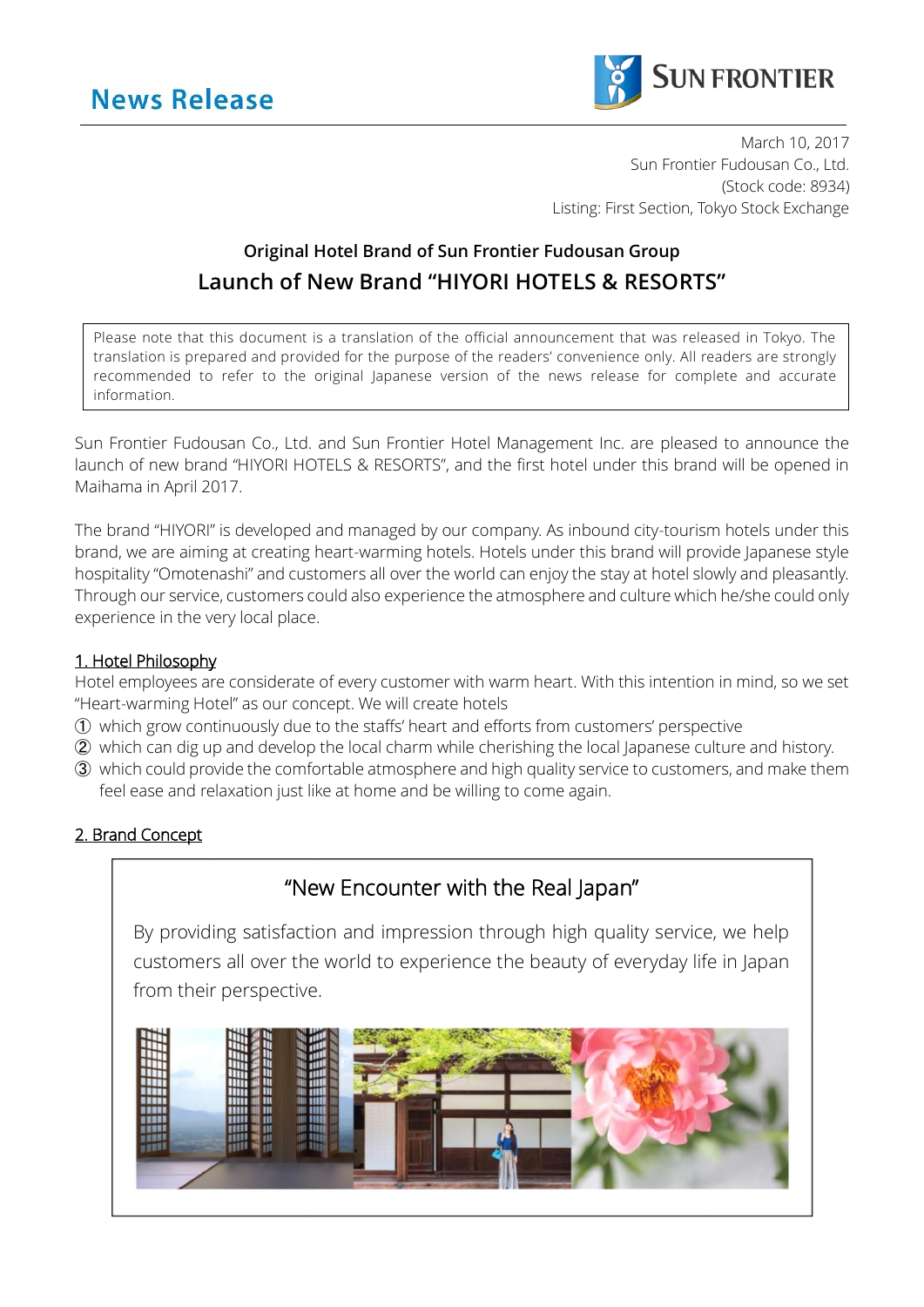## ① Gain new insight about modern Japan through old Japanese style beauty.

Unlike conventional hotels, the hotels we are building integrate the good traditional Japanese style beauty with the atmosphere and culture of modern "JAPAN" which could make people feel buoyant. By doing this, we provide distinctive Japanese experience to customers.



## ② Heart-warming hospitality of "Omotenashi" which could only be experienced in Japan.

Every employee in our hotel has a warm heart. To make our customers feel comfortable and happy from heart, we will try our best to provide attentive and thoughtful service from customers' perspective.



#### ③ Various sense of satisfaction

We will develop hotels from premium class to economy class according to unique characteristics of different local areas. We will provide rich and varied service to meet the needs of customers who have different purpose such as sight-seeing, outing, business, etc.

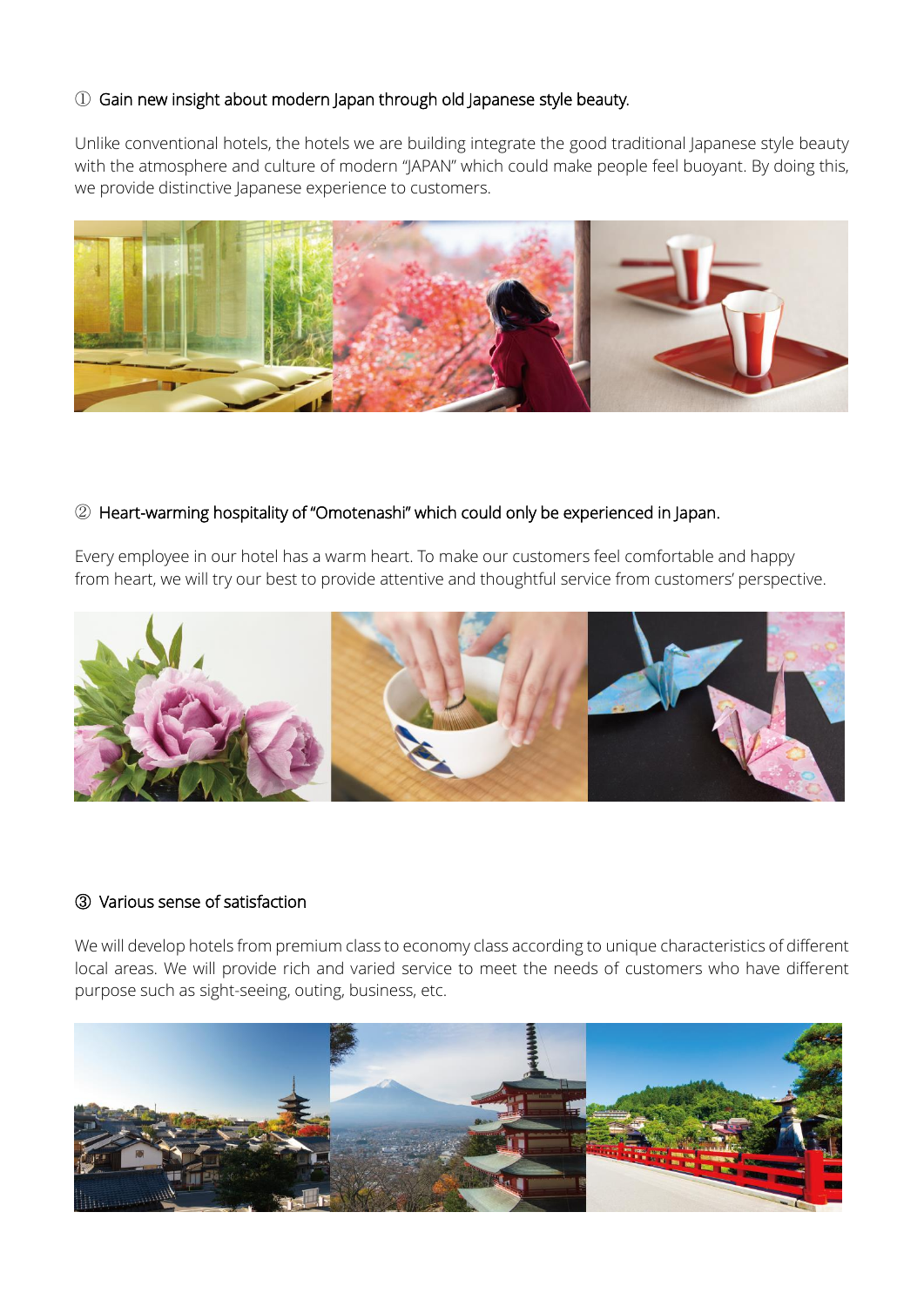## 3. The Origin of Brand

The hotel brand "HIYORI" means "good weather" and "pleasant everyday life". We wish that customers could enjoy the relaxing stay in hotel cheerfully and light-heartedly.

In addition, "HIYORI" also means "the good weather appropriate for doing something." We want to provide time and space which is suitable for each customer who are looking forward to "good weather" for travel or outdoor activities.

Furthermore, "HIYORI" also could be written in characters "日和". It is the combination of "日(HI)" and "和 (WA)". "SUN=HI" is the origin of our company name "Sun Frontier" and "WA" means Japan. By superimposing comfortable warmth's image of fine weather onto this combination, it denotes "new heart-warming hotel of Japan", the business stance which we are aiming at.

## 4. Brand Logo

The brand logo is designed with a motif of Japanese flower to express the heart of Japanese hospitality "Omotenashi". The simple and modern image of traditional peony represents the fusion of tradition and innovativeness of "HIYORI HOTEL".

Also, the peony has an image of style and integrity, so we use a font which impresses us the dignity and innovativeness to represent the concept of providing high quality hospitality and fresh experience to customers.



## 5. The characteristics of HIYORI HOTEL

"HIYORI" brand will focus on tourism cities such as Tokyo, Osaka, Kyoto, Maihama, Takayama, Hakata and Okinawa. Thinking highly of customers' perspective, we will develop inbound city-tourism hotels specialized in stay-type accommodation for increasing foreign tourists.

Basically, we will provide guest rooms larger than 18  $m<sup>2</sup>$ , mainly consists of Simmons double bed and twin bed. We are particular about all parts of rooms including the bath room. By pursuing comfortableness of every centimetre, we are to provide high class and high quality rooms full of functionalities which customers want.

In addition, we will also set up big separate bath and restaurant which provide Japanese food and local dishes for customers to enjoy comfortably. In our hotel, we provide website "Planetyze" which provide videos introducing sight-seeing spots of different Japan areas as next destination for foreign tourists. Also, we are making efforts on multilingual service, and increasing communication infrastructure, amenity and free rental equipment. Besides the efforts and the space, we are also striving to provide good service with warmhearted staff. We will try our best to make every customer staying here be able to enjoy the superior and elegant time.